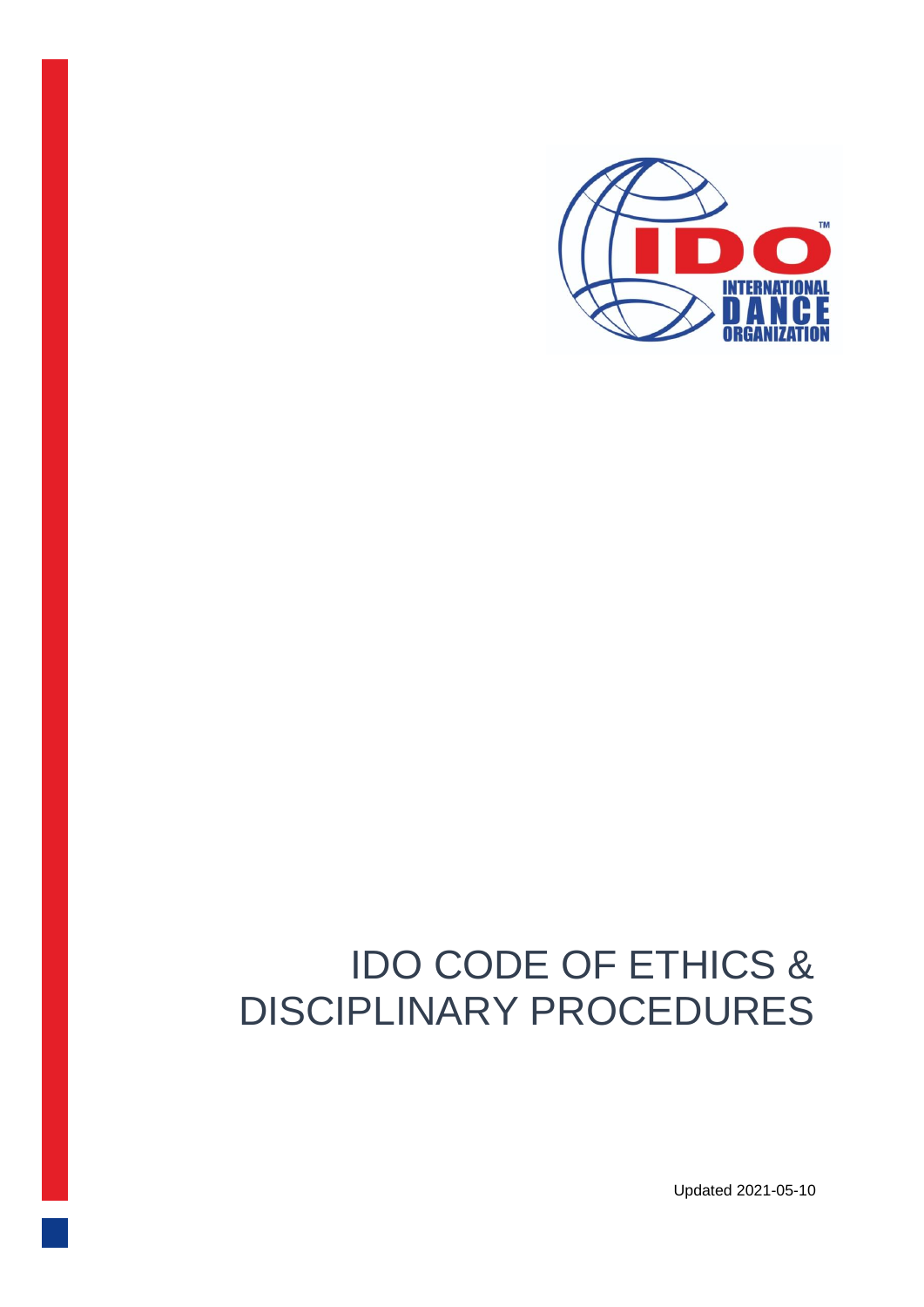#### **PREAMBLE**

The IDO core values and ethical principles are set to the highest standards of conduct, governance, and transparency in sport management and competitions. IDO is committed to seek full engagement of all its members on an equal basis in its decision-making. Dissemination of the culture of ethics and integrity such as respect, honesty, tolerance, and solidarity are fundamental and universal values for IDO, in all forms and at all times.

Whoever is involved in the IDO must not act in a manner likely to tarnish, jeopardise, or damage the reputation of the IDO or dance sport in general, or any dancer or member of the IDO Family. They must not act in a manner likely to bring the dance sport into disrepute or to harm it in such a way as to disgrace it. The expectation is that everyone will show commitment to an ethical attitude, will behave in a dignified manner, and will act with complete credibility and integrity.

## **1. APPLICABILITY**

This Code of Ethics and Disciplinary Procedures is designed to provide a set of ethical standards and disciplinary measurements should issues occur. The IDO Code of Conduct and IDO Electoral Code are an integral part of this Code of Ethics and Disciplinary Procedures (hereinafter "Code"). Observance of this Code is vital to the integrity of dance sport and to the IDO.

The IDO and each of its Associations, National Member Organizations (hereinafter NMO), and its Members; Elected and Appointed Members; IDO Employees and Contract Employees; Coaches, Trainers, Dancers, Team Captains, and Representatives of NMO; Adjudicators and all Officials serving at the competition (hereinafter "IDO Family"), must undertake to respect and to ensure respect, to comply and to ensure compliance with this Code, and undertake to be sanctioned in case of violation of IDO regulations and this Code. Each IDO National Member Organization shall incorporate these Codes into their own regulations.

#### **2. THE DISCIPLINARY & ETHICS COMMITTEE AND IDO APPEAL COMMITTEE**

The IDO Disciplinary & Ethics Committee and IDO Appeal Committee, as independent each, are entitled to handle all cases arising from the application of this Code and shall act in accordance with the IDO regulations, in particular with IDO Statutes, IDO Bylaws, and this Code.

The IDO Disciplinary & Ethics Committee is responsible for ensuring that the IDO core values and ethical principles are upheld, and to judge the conduct of all persons (hereinafter IDO Family) bound by this code while performing their duties and in cases of not performing their duties if such conduct is likely to tarnish, jeopardise, or damage the integrity, image, or reputation of the IDO. Furthermore, the committee is responsible for investigating infringements and violations of this Code, is free to open preliminary proceedings at its own discretion and at any time, as well as based on a filed complaint (which may not be challenged) and may impose sanctions to any member of the IDO Family.

The IDO Appeal Committee is responsible for the handling of appeals against decisions of the IDO Disciplinary & Ethics Committee, which any other IDO regulations do not define as final.

The IDO Disciplinary & Ethics Committee members and IDO Appeal Committee members are elected by the Annual General Meeting for a 4 (four) year term and can serve a maximum of three terms. Each of the committees is composed of 3 (three) members (with a minimum of one man and one woman) coming from different continents (Americas, Europe, Africa, Asia, and Oceania). The chairperson of each committee is elected by members of the committee on its constitutive meeting. In case the chair of the committee is unable to act, his duties shall be performed by the senior member of the committee. In case of death, resignation, or the inability of a member to perform his/her function, the member shall be replaced by a newly elected member for the remaining period of the committee member's term.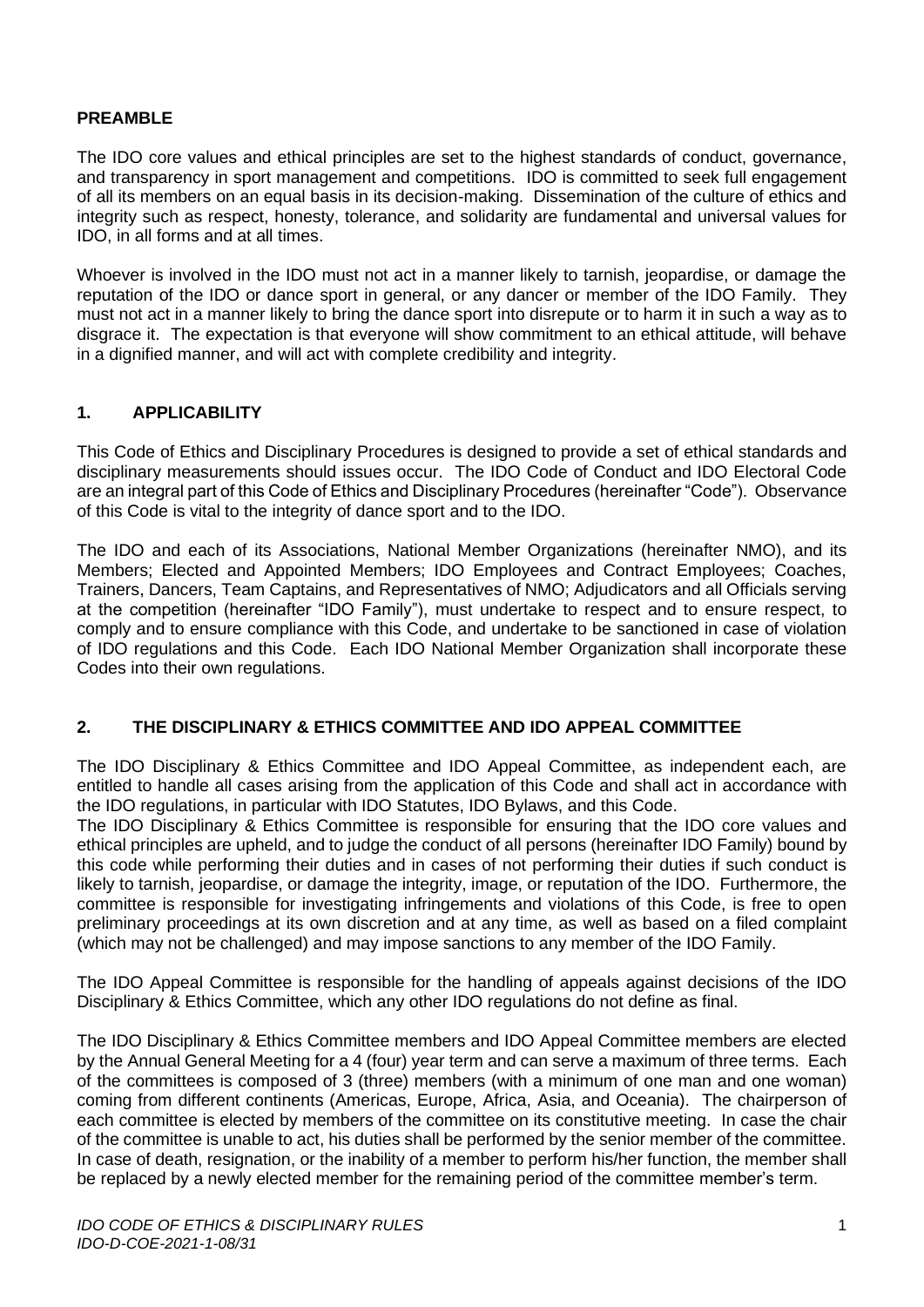The members of these committees and their immediate family members cannot act in any other formal or informal position within the IDO Family. The members of these committees shall act honestly, professionally, entirely independently, and must avoid third-party influence. Members of these committees shall decline to participate in any action concerning a matter where there are serious grounds for questioning his impartiality or where any conflict-of-interest or any other conflict exists or is perceived to exist. The members of these committees shall ensure that everything disclosed to them during the course of their duty remains confidential (facts of the case, contents of the deliberations, and decisions taken); only the content of those decisions already notified to the addressees may be made public.

The IDO Disciplinary & Ethics Committee and IDO Appeal Committee shall decide by absolute majority of committee members and every member shall vote.

The IDO Disciplinary & Ethics Committee and IDO Appeal Committee shall present an annual report on its activities to the Annual General Meeting.

## **3. DISCIPLINARY MEASURES**

Any infringement or violation of this Code or any other IDO regulations, regardless of whether they have been committed deliberately or negligently, by persons bound by this Code is punishable. Acts amounting to attempt are also punishable.

Sanctions imposed by the IDO Disciplinary & Ethics Committee may be, as follows:

- · warning
- · reprimand
- · fine
- annulment of the result
- withdraw of a title, license, or award
- · censures
- · prohibition
- · ban
- expulsion
- impeachment
- requirement of an apology

Sanctions may be limited to a geographical area, to one, or a specific area. When necessary, the duration of a sanction shall be defined. The sanction may be increased as deemed appropriate if an infringement or violation has been repeated.

Decisions imposed on a review of the IDO Disciplinary & Ethics Committee by the IDO Appeal Committee may be, as follows:

- · confirmation of sanction
- revocation of sanction
- aggravation of sanction
- mitigation of sanction

The Annual General Meeting reserves the disciplinary power in regard to the suspension and expulsion of members as decided by the IDO Appeal Committee.

*IDO CODE OF ETHICS & DISCIPLINARY RULES IDO-D-COE-2021-1-08/31* 2 Every effort will be made to deal with a discipline case in the shortest possible timeframe. This will vary according to the time required to investigate the specific case. The severity of the sanction will depend on the circumstances, the seriousness of the infringement or violation, and any aggravating or mitigating factors being of relevance, including the offender's assistance and cooperation, the motive, the circumstances, and the degree of the offender's guilt. The offender shall have the right to a fair, timely, and impartial hearing either by appearing personally in front of the committee and/or submitting a defence in writing. The committee is free to decide whether the right to be heard may be exercised solely in writing (ordinary mail or email) or orally (in person, use of telephone, or video conference).